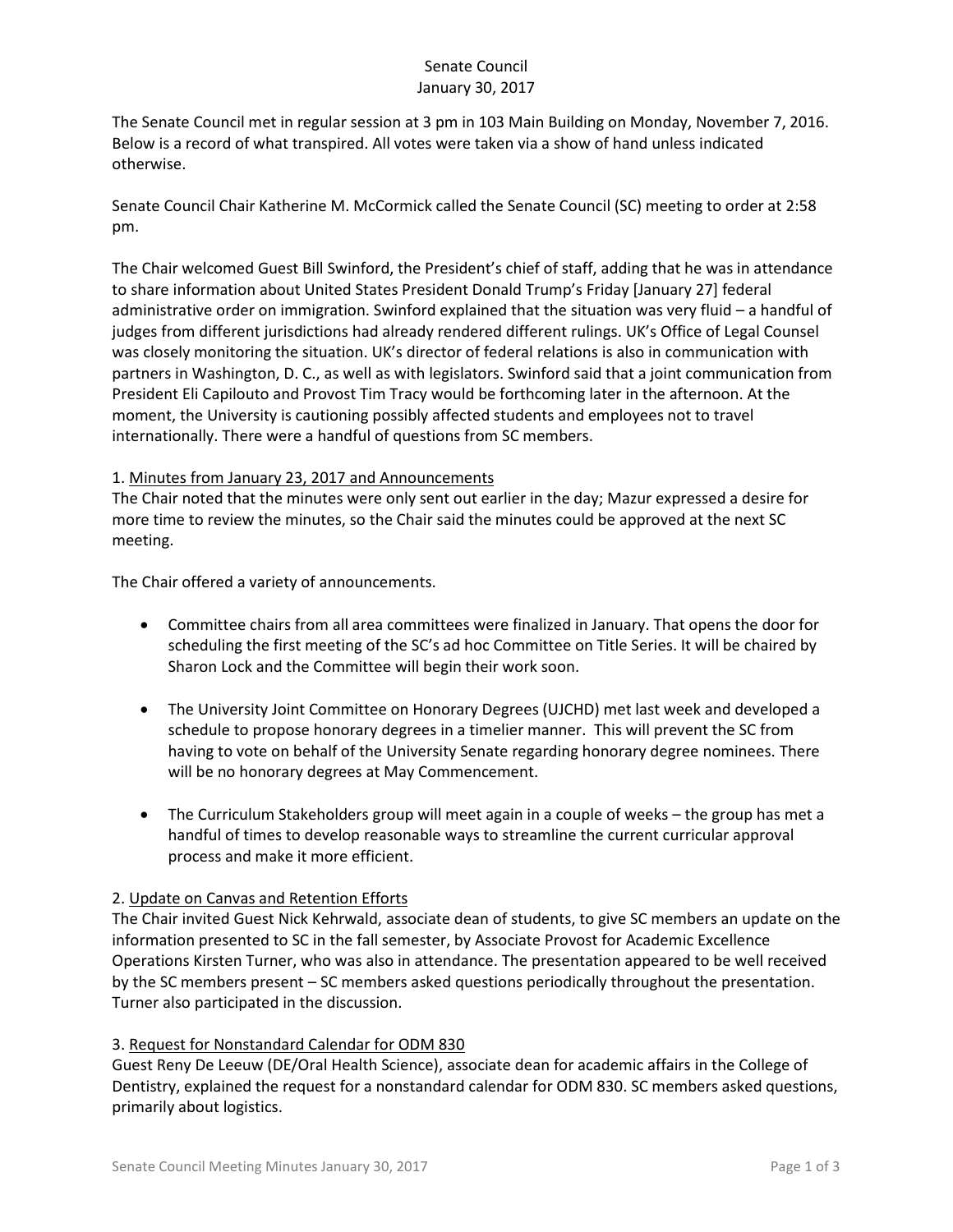## Senate Council January 30, 2017

Bailey **moved** to approve the proposed nonstandard calendar request for ODM 830 on a recurring basis. McGillis **seconded**. A **vote** was taken and the motion **passed** with none opposed.

#### 5. Senate Forms

#### a. Suspension of Admissions/Deletion of Program

SC members discussed the revised form. SC members were amenable to approving the use of the form, but there were a few questions about question 2b, which dealt with the suspension of admissions to *en passant* master's degree programs. Ms. Brothers said she would work with SC member Schroeder and UK's liaison to the Council on Postsecondary Education to ensure the language was appropriate.

Mazur **moved** to approve the use of the new form and McGillis **seconded**. A **vote** was taken and the motion **passed** with none opposed.

#### 6. Items from the Floor (Time Permitting)

Cross explained that the faculty council in the College of Communication and Information recently discussed issues raised by a recent disciplinary case within their college. Two primary areas of concern that were discussed were: delivery of the sanction to the faculty member without discussing the matter with the faculty member; and finding a faculty member in violation of a University regulation without having interviewed the alleged victim. Cross said that all faculty councils on campus should begin to weigh in on the issues being reviewed by the SC's ad hoc Committee on Administrative Regulations 6:2.

SC members discussed the issue of how to inform faculty of the deliberations of the Committee on AR 6:2. Grossman noted that the original purpose of the Committee was to provide advice to senior leadership. He was not sure if inviting comment on the future recommendations by the Committee would be a useful exercise, given the complex nature of the issue. Mazur commented that in the College of Education, the discussion centered on the initial problem of senior leadership not seeking faculty advice on AR 6:2 to begin with. Cross suggested that faculty councils be informed of the Committee's existence and that the recommendations to senior leadership will be shared with faculty.

Cross **moved** that SC advise faculty councils of the existence of the ad hoc Committee on AR 6:2, that the issues under deliberation by the Committee are being discussed by other college faculty councils, and that they will be informed when the Committee develops its recommendations. Bailey suggested that the communication be CC'd to senators. Mazur **seconded**. A **vote** was taken and the motion **passed** with none opposed.

The Chair noted that she was aware of a couple concerns about their department's lack of faculty input into new hires, reappointments, etc. She said there was a matrix in the Administrative Regulations that clearly showed when faculty must, and when faculty could, be asked for input, although that was being ignored in some units. She asked for guidance from SC members. Grossman suggested that she speak directly with the deans involved, but also follow up with Provost Tim Tracy to let him know, too.

There being no additional business to attend to, Grossman **moved** to adjourn and Mazur **seconded**. SC members voted with their feet and the meeting was adjourned at 4:28 pm.

> Respectfully submitted by Katherine McCormick, Senate Council Chair